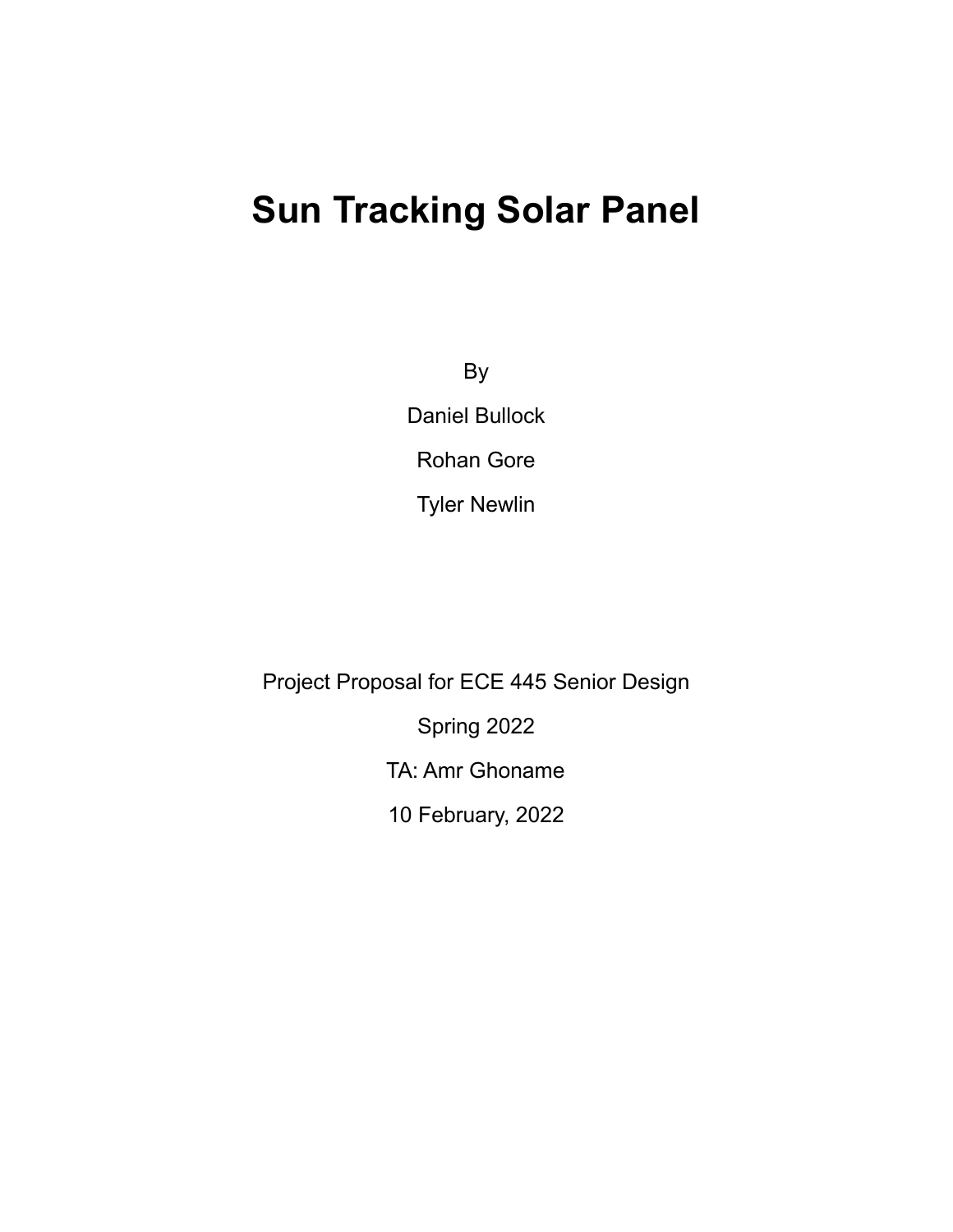# **1 Introduction**

### 1.1 Problem

Stationary solar panels do not produce the maximum amount of energy possible at all hours of daylight. Setting up stationary solar panels requires an optimum tilt angle to be found as well as an angle to face the average position of the sun in the sky. These angles have to be calculated depending on the latitude and longitude at the panel's location.

### 1.2 Solution

Our solution to maximize energy production is for a sun tracking solar panel. The panel will move to face all directions to be perpendicular with the sun. It will use photoresistors behind the solar which will try to minimize the light in their view, sending movement data to server motors to move the panel, until completely shaded when the panel is perpendicular with the sun. No calculations have to be made; the user just has position it roughly facing where the sun will rise in the morning for first-time setup. Our panel will also send power data directly to a webapp, so the user can see how much power is being generated and used by the panel during the course of a day.





### 1.3 Visual Aid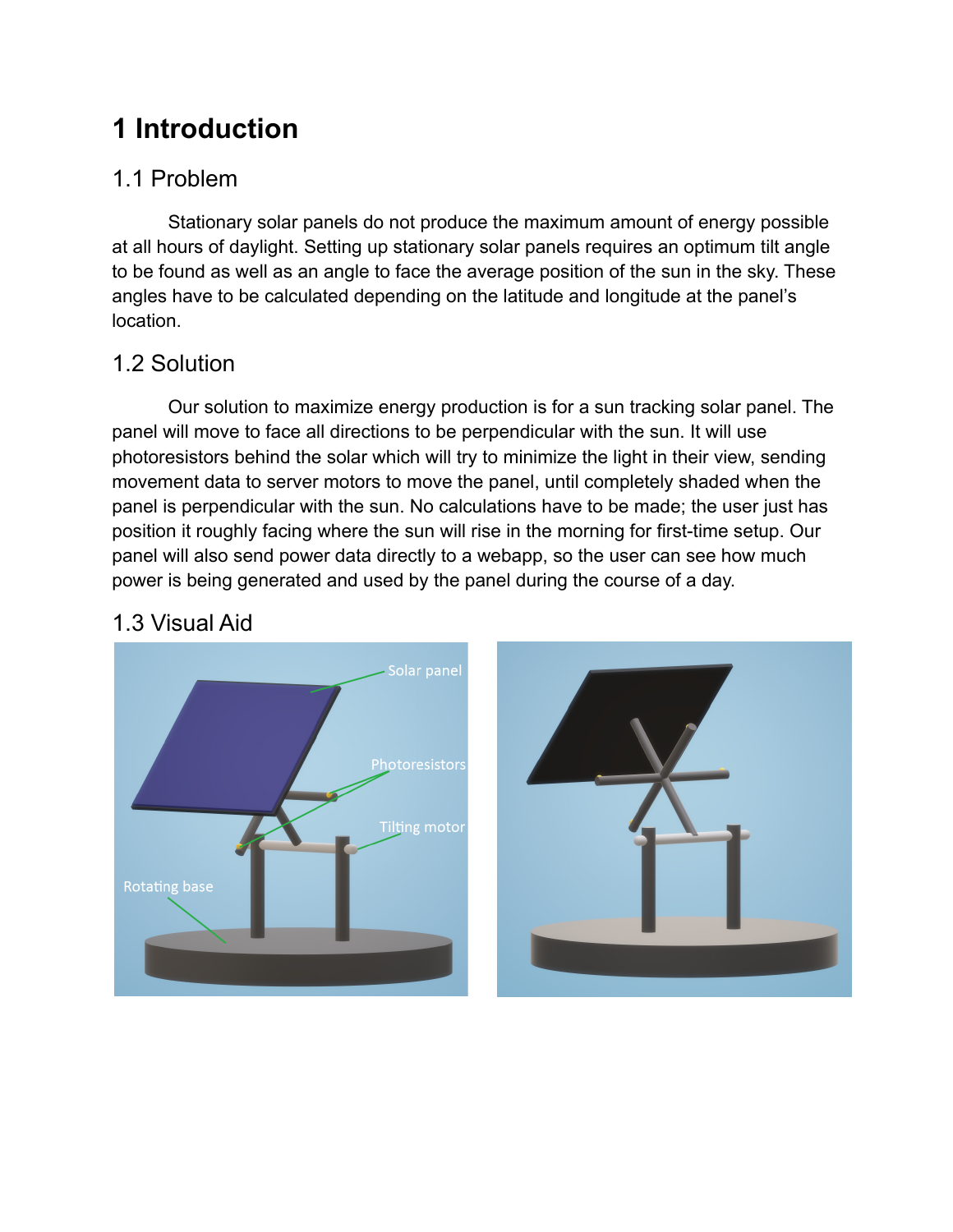#### 1.4 High level requirements:

- The panel must utilize the photoresistors to be perpendicular to the sun at all hours of the day to maximize energy production. It will perform a 180° tilt at nighttime to reset it for the morning.
- The panel must generate and store power in a battery which it will use to power its functions, while still producing more net power than a stationary solar panel.
- The panel must send a stream of data including the power generation and efficiency to a webapp which will display live graphs and data.

# **2 Design**

### 2.1 Block Diagram

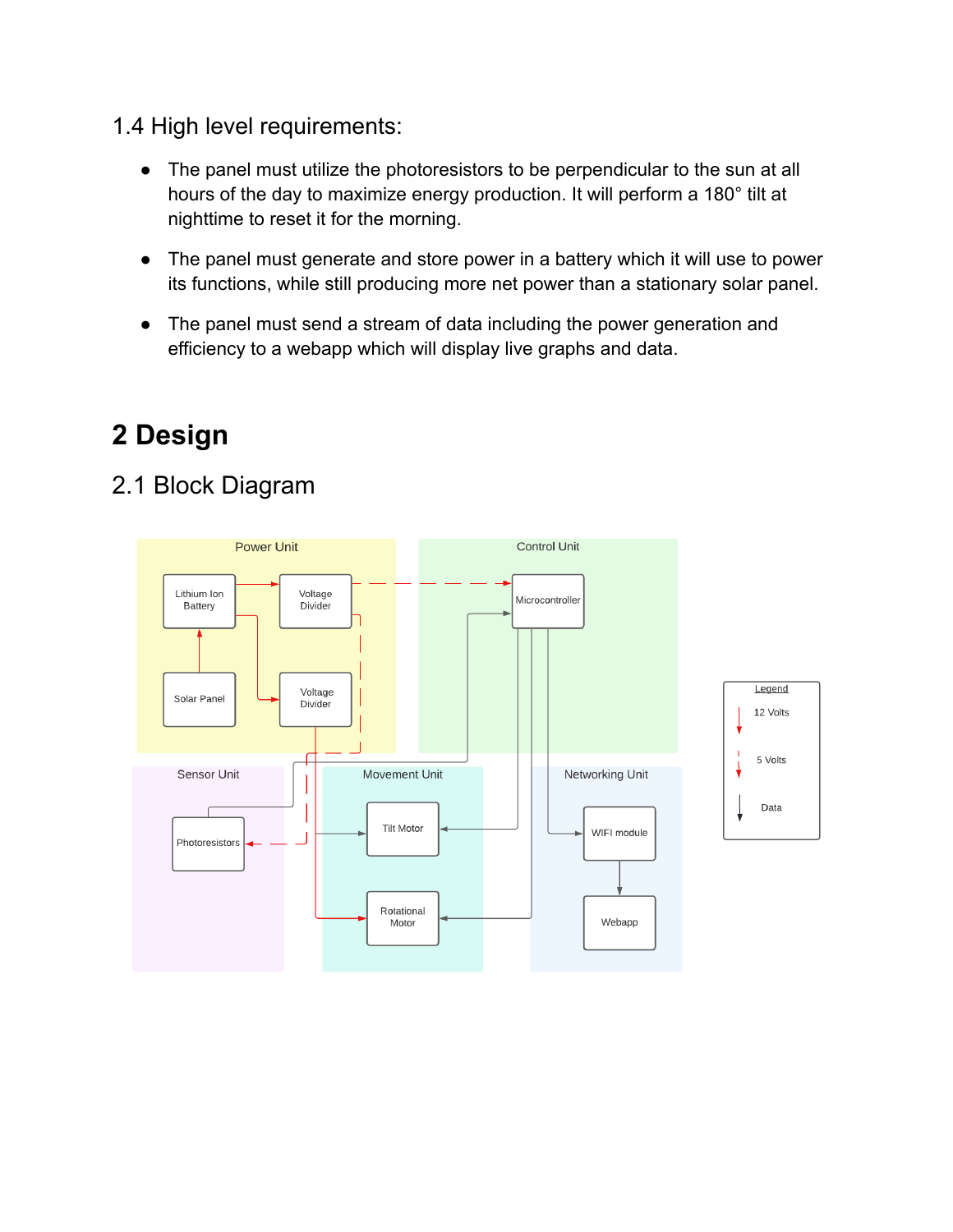### 2.2 Power Unit

#### 2.2.1 Battery

The battery powers the motors, microcontroller, and photoresistors. The solar panel charges the battery while the battery powers the rest of the system.

Requirement: Power Converter converts battery voltage to appropriate voltages for controller, photoresistors, and motors

#### 2.2.2 Power Converter

The power converter will create the required voltages for our circuit to operate, 5V for the microcontroller and 12V for the motors. The power converter will also power the photoresistors.

Requirement: The power converter must convert energy from the battery to power the motors and microcontroller, as well as send power to the photoresistors.

### 2.3 Control Unit

#### 2.3.1 Microcontroller

Takes data from photoresistors and calculates which motors will need to move and what direction, then outputs this data to the movement unit to move the solar panel to the correct angle. Sends power generated data to the wifi module.

Requirement 1: The microcontroller must be able to accurately calculate the optimal position to move the solar panel to.

Requirement 2: The microcontroller must be able to send the power generated data to the wifi module.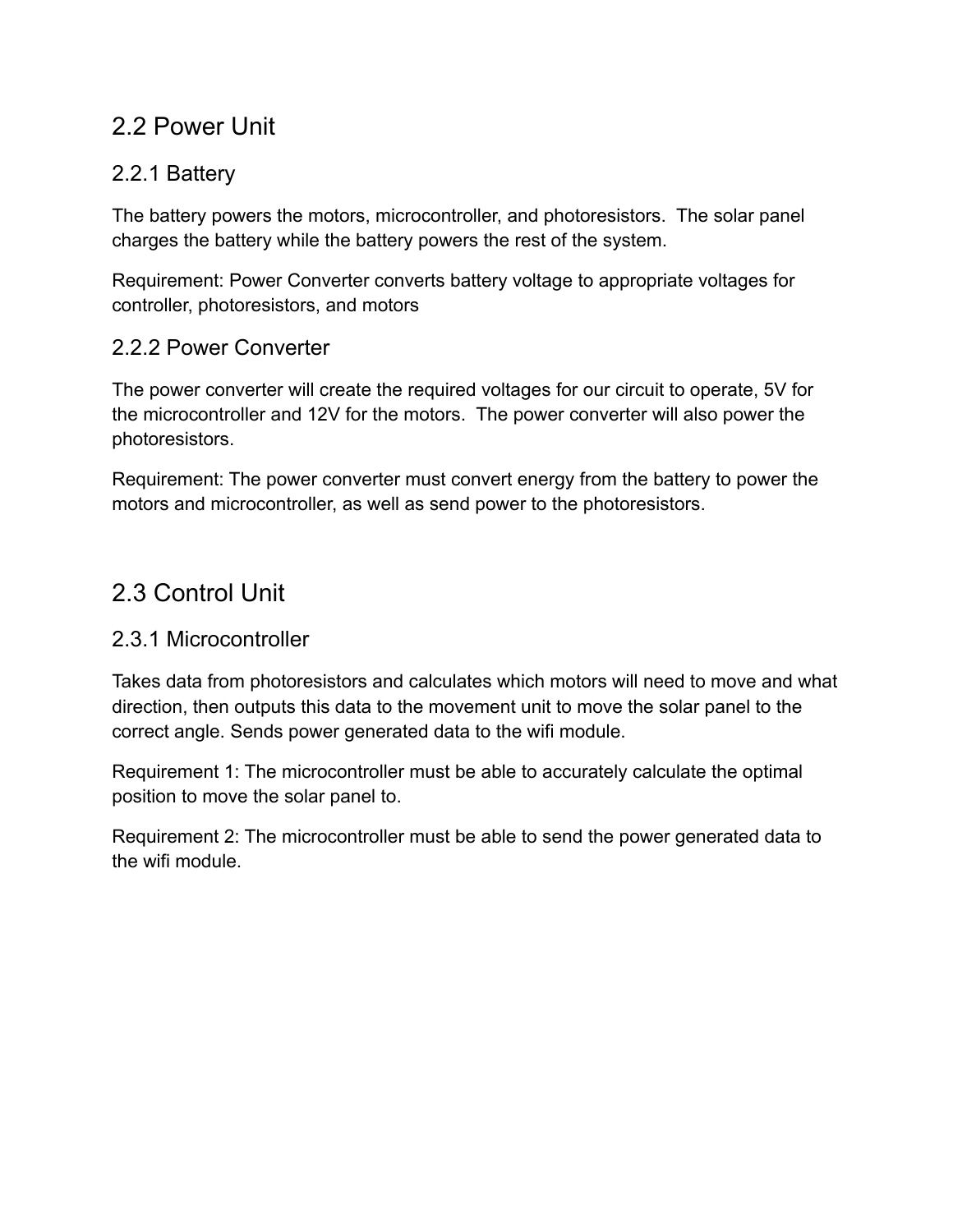### 2.4 Sensor Unit

#### 2.4.1 Photoresistors

Changes resistance based on the position of the solar panel and sends this data to the microcontroller

Requirement: The resistance of the photoresistors should be max at optimal position of the solar panel.

### 2.5 Movement Unit

The movement unit contains the motors required to move the solar panel to the correct position. The movement unit receives the correct position from the microcontroller.

#### 2.5.1 Rotational Motor

This motor will rotate the base of the panel to maintain the optimal position during the day.

Requirement 1: The motor must be able to move within +/-5% of the position calculated by the microcontroller

Requirement 2: The motor must be able to move the panel to all possible positions

#### 2.5.2 Tilt Motor

This motor will tilt the solar panel to ensure the panel maintains the optimal angle towards the sun.

Requirement: The motor must be able to move within +/-5% of the position calculated by the microcontroller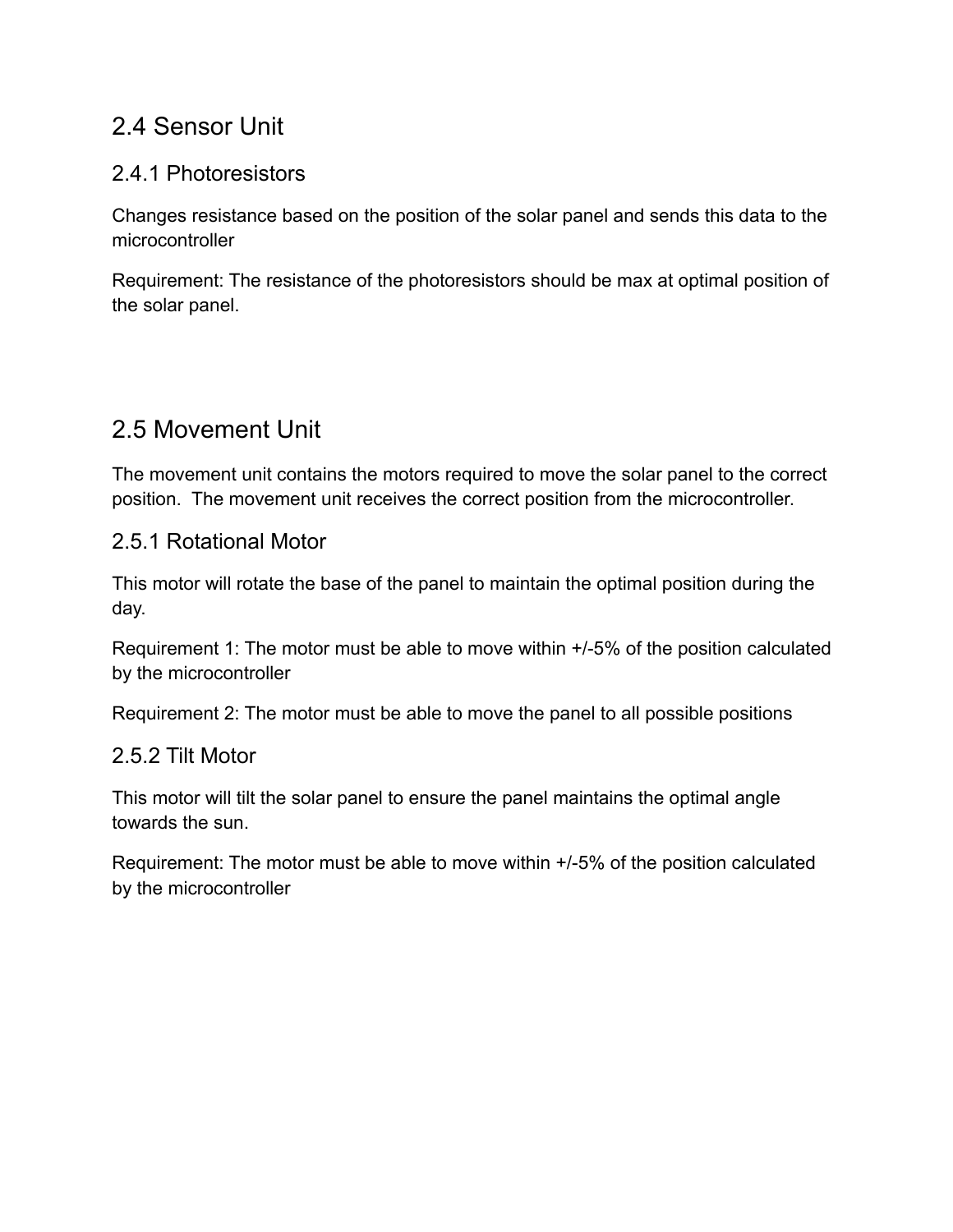### 2.6 Networking Unit

#### 2.6.1 Wifi Module

SOC which will connect to wifi to communicate power generated data from the microcontroller.

Requirements: The Wifi module must communicate power data to the webapp.

#### 2.6.2 Webapp

Communicates with the system via the Wifi module. Show live graphs and data of the power consumed and generated by the panel system.

Requirements: The webapp must show accurate live data from the panel.

### 2.7 Tolerance Analysis

The greatest challenge to the successful completion of this project is the energy cost to power the controller and motors. The energy cost may exceed the power produced by the solar panels, resulting in an energy drain. To prevent this we have to choose a large enough panel and a battery with enough capacity to consistently power the electronics in the system. Also, the pole, the panel and photoresistor array will need to not be too long to overload the motor. We will either need to find a motor with sufficient torque and holding power or greatly minimize the distance between the photoresistors and the panel.